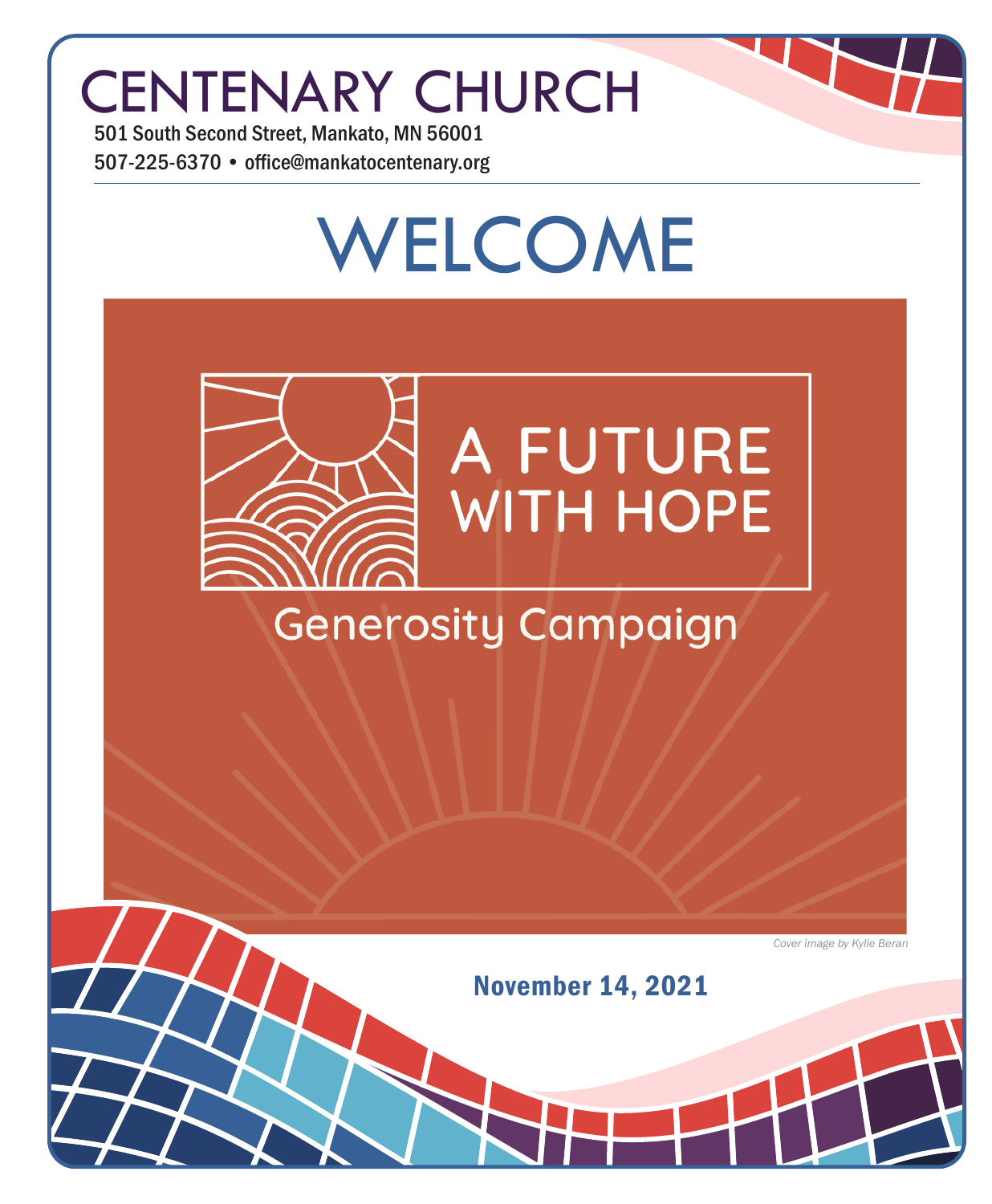### Everyone Is Welcome

We are glad that you are here and invite you to fill out the Connect Card that is in your bulletin. Please note the prayer requests and connections opportunities on the back of the card. Completed Connect Cards may be placed in the offering plate as you leave today.

Join us for coffee and donuts after the service.

Centenary United Methodist Church is a member of the Reconciling Ministries Network. Centenary has made a commitment to intersectional LGBTQ justice, and affirms that everyone is beloved and celebrated in our ministry.

### Announcements

### Charge Conference November 16

Centenary will hold a Charge Conference Tuesday, November 16th at 7:00 p.m. on Zoom, to approve 2022 clergy salaries. Join the Zoom Meeting at https://us02web.zoom.us/j/85491948012 Meeting ID: 854 9194 8012 Or call (312) 626-6799, 85491948012#

**Zoom Social Hour November 17th at 5:30** p.m. Are you missing social contact with friends from church? We will gather via Zoom and visit with others from Centenary. Questions please call: Carla Frederick 507-381-4159 or email at carlafred925@gmail.com Join the Zoom Meeting at https://us02web.zoom.us/j/83468708127 Meeting ID: 834 6870 8127 Or call (312) 626-6799, 83468708127#

### Connections Shelter Week November

22nd - 28th Volunteer to share your blessings with our neighbors at the shelter. There are needs for evening meal serving, providing food for dinner, morning greeters and monetary donations for supplies for our week. Sign up at: Meals: https://tinyurl.com/5jyc447r Morning greeters: https://tinyurl.com/2w43dnwf Mark any donations, "Connections Supplies." Questions please call Carla Frederick at 507- 381-4159 or email at carlafred925@gmail.com

New Member Class If you are interested in learning more about Centenary's ministry and being a part of the community here, let Pastor Michelle know you will attend the New Member Class in person or on zoom after worship Sunday, November 21 at 11:00 a.m. Pastor Michelle will share a zoom link with you if you want to attend virtually.

**Sunday Faith Formation Children** pre-K through 6th grade are invited to join us each Sunday morning for Faith Formation. Kids will be excused from the sanctuary after Children's Time and will meet until about 10:45 a.m. for activities, songs, Bible stories and so much more!

#### Zoom Discussion: What is the **Meaning of Mission What is the** difference between *mission* and *missionary?* That difference is the theme of this month's Berry-Gibson-Eggert Zoom Gathering, November 23 at 6:30 p.m. All are invited to join in this discussion about what you might think a calling for a Christian Mission in Today's world might be. Join the Zoom Meeting at https://us02web.zoom.us/j5689213145 – Jim Gibson, Del Eggert, Jim Malcolm, and Timothy Berry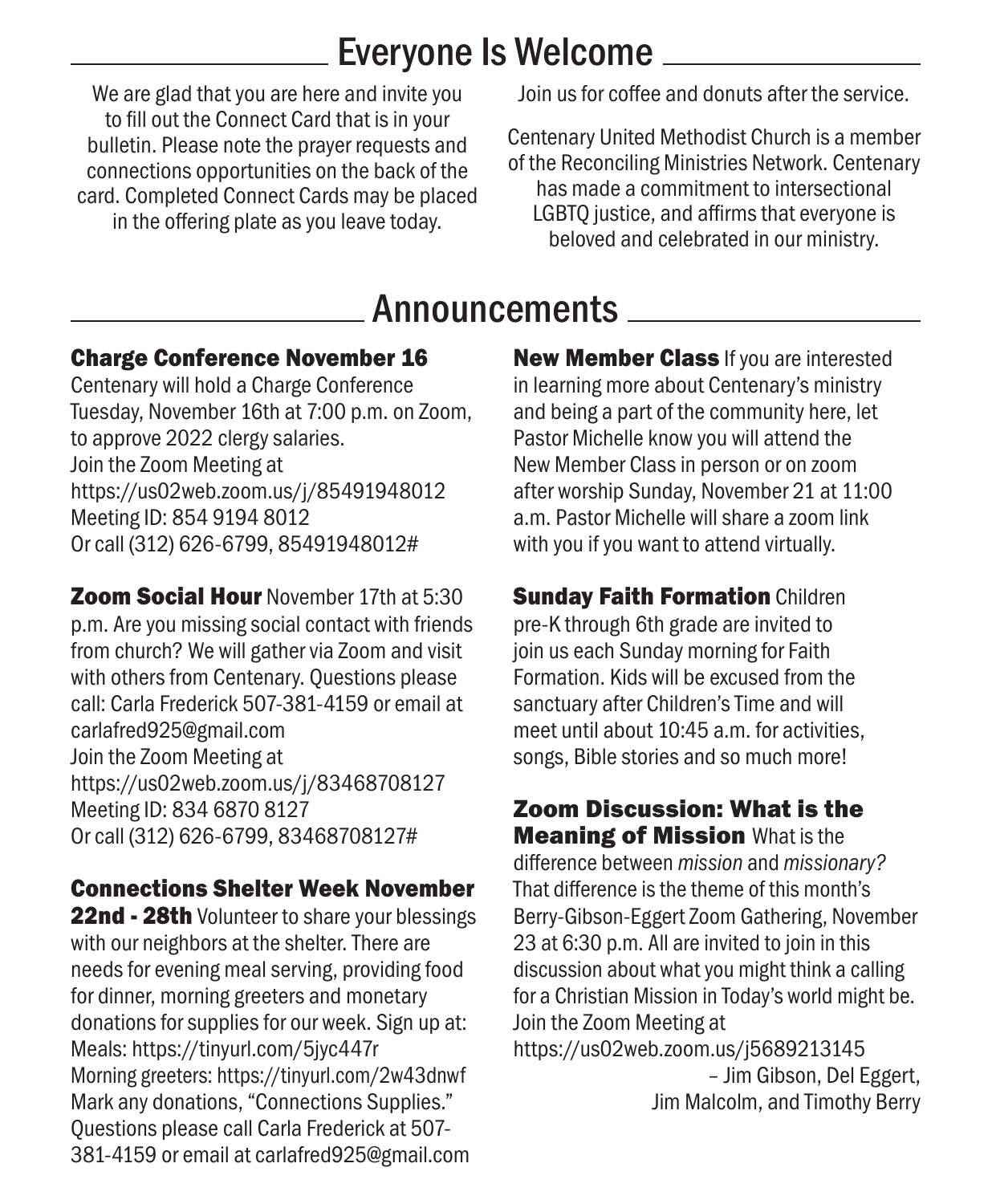### Order of Service

*Ask an usher for assistance with hearing devices and large print bulletins.*

Prelude *Kristy Gilberts* Welcome & Announcements Prayers of the People **Opening Song Lift Every Voice and Sing by James Weldon Johnson** and Rosamond Johnson*n*

#### Children's Time

#### Lord's Prayer

Our Father, who art in heaven, hallowed be thy name. Thy kingdom come, thy will be done, on earth as it is in heaven. Give us this day our daily bread. And forgive us our trespasses, as we forgive those who trespass against us. And lead us not into temptation, but deliver us from evil. For thine is the kingdom, and the power, and the glory forever. Amen.

#### Unison Prayer

God, we look back on our history as a congregation and see wonderful things. We see 167 years of caring for our neighbors, of speaking for justice in the community, of sharing the love of Jesus with all generations. We stand on a strong foundation. Give us wisdom and courage, O God, as we turn to look at the future - at the years that are to come, the generations who need to hear of your love, the neighbors that need care, the justice that yearns to be cried out. Give us wisdom and courage, but fill us with the hope that only you can bring, a hope for the future that shines forth for us, for this congregation, and for this neighborhood. Amen.

| <b>Special Music</b>         | Up To the Mountain                                                | by Patty Griffin              |  |
|------------------------------|-------------------------------------------------------------------|-------------------------------|--|
| A Reading From Luke 10:25-37 |                                                                   |                               |  |
| <b>Sermon</b>                | <b>A Future With Hope</b><br><b>Remembering The Good Neighbor</b> | <b>Rev. Michelle Hargrave</b> |  |
| <b>Closing Hymn</b>          | We Shall Overcome                                                 | African American spiritual    |  |
| <b>Benediction</b>           |                                                                   |                               |  |
| <b>Postlude</b>              | Lord of All Hopefulness                                           | Arr. Vogt                     |  |